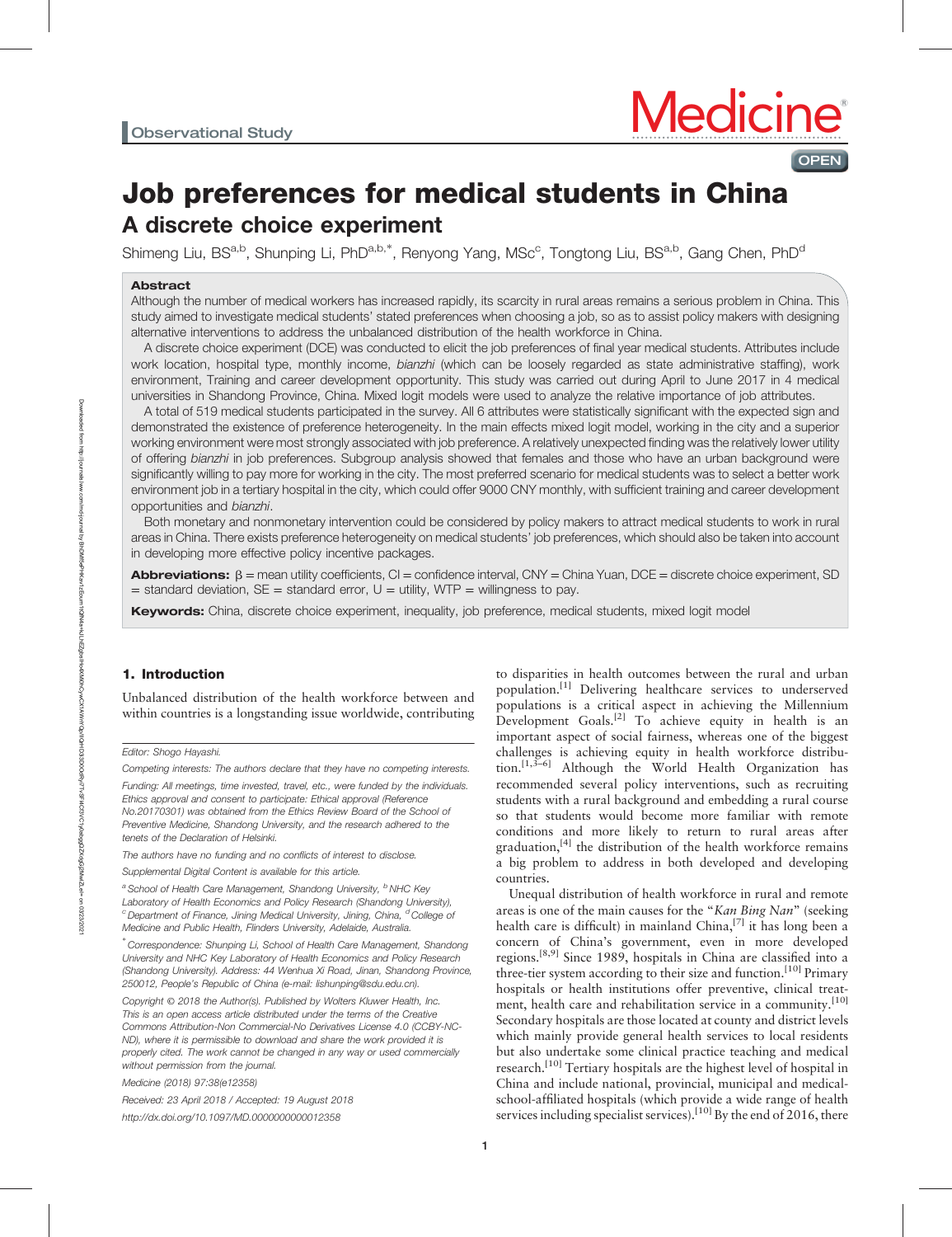were 29,140 hospitals nationwide, including 2232 (7.7%) tertiary hospitals, 7944 (27.3%) secondary hospitals, 9282 (31.9%) primary hospitals, and 9682 (33.2%) unclassified hospitals; in addition, there were 926,518 primary health care facilities.<sup>[11]</sup> In 2016, visits for physicians per day in tertiary hospitals, secondary hospitals, and primary hospitals were 8.1, 6.9, and 6.1 respectively. Hospital bed utilization was 98.8% in tertiary hospitals, 84.2% in secondary hospitals, but 58.0% in primary hospitals.[11]

Along with the economic growth in China, the number of urban health workers grew dramatically, with an increase of 129.94% from 2000 to 2011, while an increase of only 7.51% was observed in rural areas during the same period.<sup>[12]</sup> Even several strategies (e.g., providing financial supports to improve rural retention<sup>[13]</sup>) have been implemented by the Chinese government to attract and retain health workers in rural and remote areas,  $[14]$  by 2016, the number of medical practitioners and assistant medical practitioners per thousand population was 3.92 in the urban area, as compared to 1.59  $\overrightarrow{in}$  the rural China, <sup>[15]</sup> the urban–rural gap has been enlarged.[16]

Considering that a range of factors could influence health professionals' motivation on job choices, an appropriately selected combination of incentives would be needed to effectively attract and retain medical students to rural areas.<sup>[17]</sup>

This study aims to shed light on this important policy issue in China through conducting discrete choice experiments (DCEs) with final year medical students who will soon be on the job market. DCE has become an increasingly popular tool for understanding people's preferences in healthcare settings, including job choice for health professionals.<sup>[18-20]</sup> The results of this study will facilitate the development of more effective policies for the attraction and retention of medical students to rural areas of China.

## 2. Materials and methods

#### 2.1. Setting

This study was conducted in Shandong Province, which is located in eastern China with a population of more than 100 million.<sup>[15]</sup> In 2016, the gross regional product of Shandong Province amounted to CNY6803 billion (US\$1024 billion), ranking it as the third largest economy within China.<sup>[15]</sup> Furthermore, there are 8 medical universities located in Shandong Province, ranked the second among 31 provinces.<sup>[21]</sup>

#### 2.2. Discrete choice experiment design

DCE is a technique that aims to elicit stated preferences of individuals.[22] It has become a commonly used instrument in health economics.<sup>[23]</sup> Random utility theory provides the theoretical foundation for DCEs, it assumes that the respondents will choose the option that provides them with the highest utility among the alternatives been presented.<sup>[22,24]</sup>

The first step to design DCEs is to identify the attributes and corresponding levels. Initially 6 attributes which have been commonly adopted and suitable for the Chinese health care system were identified through a literature review,[5,17,25–30] including location, monthly income, bianzhi (which can be loosely regarded as state administrative staffing), training and career development opportunity, work environment and workload. An in-depth interview was then conducted with 12 medical students from 3 different medical universities (Jining Medical University, Taishan Medical University, and Weifang Medical University). It was suggested that the attribute of "workload" be removed. In addition, a focus group discussion was conducted among 10 final year medical students from Weifang Medical University. In the focus group, the participants were asked to discuss the remaining 5 attributes and their levels until they reached a consensus for the final version of attributes and levels. They were also asked to provide other attributes that they thought were important but were not in the list. As a result, the "hospital type" was further added as a new attribute. In sum, the final attributes and their levels (reported in Table 1) were decided on the basis of the literature review, in-depth interview, focus group discussion as well as discussions with a senior health economist who is an expert on DCEs.

Out of 6 attributes, 5 attributes had 3 levels, and one attribute had 2 levels. An efficient design was used to generate a more manageable 24 scenarios (which were further blocked into 2 versions) using the Ngene software.[31] There is a duplicated choice set within each version to check the internal consistency. All participants were randomized to receive one of the 2 versions of the DCE questionnaire. An example of the DCE choice set is given in Table 2.

#### 2.3. Survey and data collection

In addition to the DCE questions, the hard-copy questionnaire also contains questions related to participants' sociodemographic characteristics, career planning, and family income. There is also a ranking exercise prior to the DCE tasks that was used to further examine the internal predictive validity of the DCE estimates, in which participants were asked to rank the attributes from most important to least important with respect to their preferences for choosing a job (Fig. 1).

The full questionnaire was piloted among medical students at Weifang Medical University before data were collected from the final year medical students between April and June, 2017. The timing of the survey was chosen at that time period because

| <b>Table 1</b>     |                                                                     |
|--------------------|---------------------------------------------------------------------|
|                    | DCE attributes and levels for final year medical students in China. |
| Attribute 1        | Location                                                            |
| I evel 1           | Township or rural                                                   |
| Level <sub>2</sub> | County                                                              |
| Level 3            | City                                                                |
| Attribute 2        | Hospital type                                                       |
| I evel 1           | Primary hospital                                                    |
| Level <sub>2</sub> | Secondary hospital                                                  |
| I evel 3           | Tertiary hospital                                                   |
| Attribute 3        | Monthly income                                                      |
| I evel 1           | 3000 CNY                                                            |
| Level 2            | 6000 CNY                                                            |
| I evel 3           | 9000 CNY                                                            |
| Attribute 4        | hianzhi                                                             |
| I evel 1           | <b>None</b>                                                         |
| level 2            | Offer                                                               |
| Attribute 5        | Training and career development opportunity                         |
| I evel 1           | Insufficient                                                        |
| Level 2            | Average                                                             |
| I evel 3           | Sufficient                                                          |
| Attribute 6        | Work environment                                                    |
| Level 1            | Poor                                                                |
| Level 2            | Common                                                              |
| Level 3            | Superior                                                            |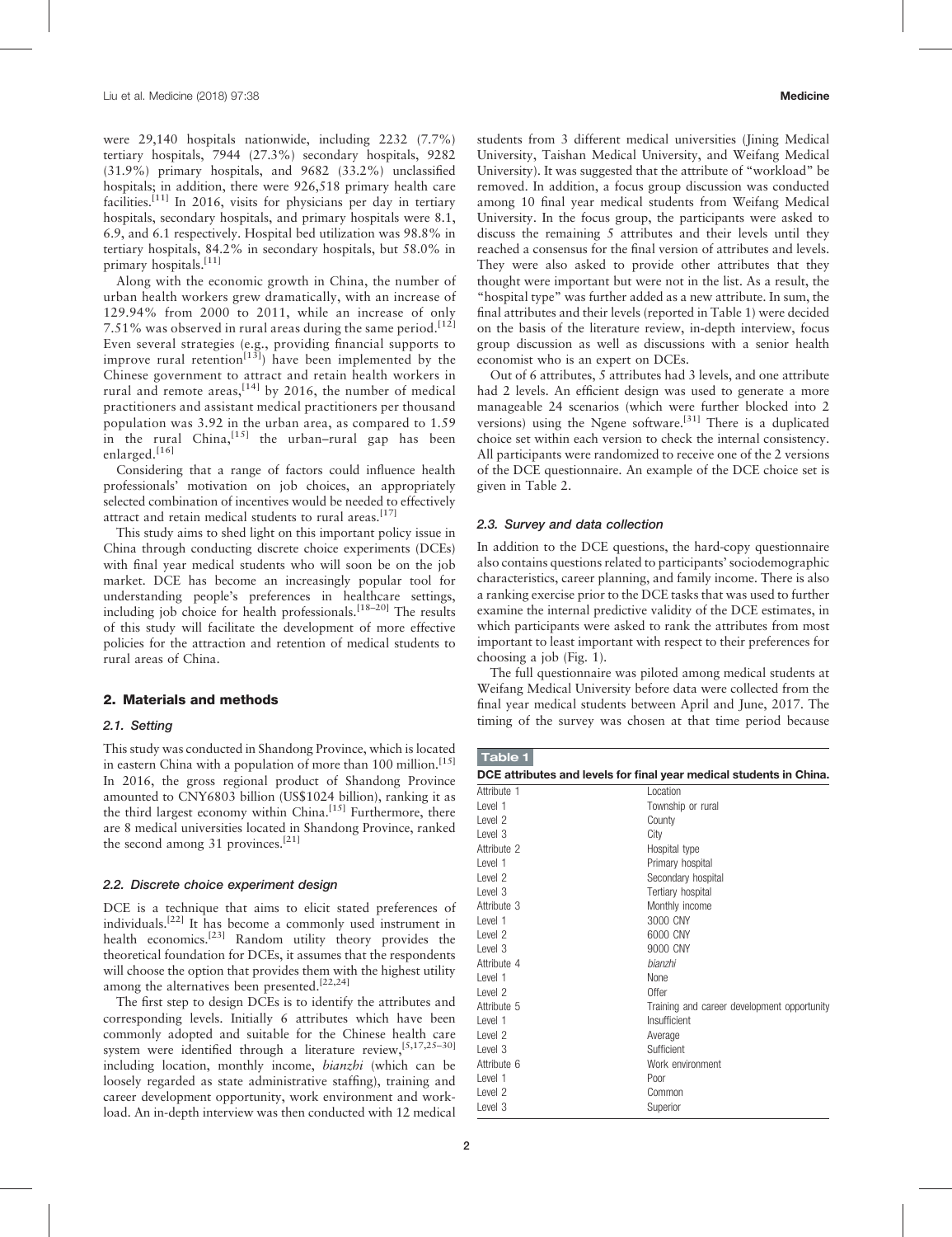Table 2 Example combination of choice: which of these jobs would you prefer?.

| Job 1             | Job <sub>2</sub>   |
|-------------------|--------------------|
| City              | County             |
| Tertiary hospital | Secondary hospital |
| 6000 CNY          | 9000 CNY           |
| <b>None</b>       | Offer              |
| Sufficient        | Average            |
| Common            | Superior           |
|                   |                    |
|                   |                    |

students had finished clinical training and were considering job opportunities but had not yet made their placement decisions.[22] Around 5 out of 8 medical universities in Shandong province are provincial independent medical universities. Considering the different education system and potentially different career path of graduates from the Shandong University of Traditional Chinese Medicine (as compared to the other 4 independent medical universities), it was excluded. The participants of this study were recruited from Jining Medical University, Taishan Medical University, Weifang Medical University, and Binzhou Medical University, which are located in Jining, Taian, Weifang, and Yantai city of Shandong Province, respectively.

A cluster random sampling method was used and we aimed to recruit a minimum of 100 respondents from each medical university.<sup>[32]</sup> Consequently, 2 or 3 classes in each medical university were randomly selected depending on the number of medical students in each class. The survey was conducted in a classroom setting. The meaning of the survey as well as the

instructions on the DCEs was explained in detailed by one researcher. Then students filled in the questionnaire by themselves and all responses were anonymous.

## 2.4. Data analysis

Data were double-entered into Epidata 3.1 (Epidata Association, Odense, Denmark) and transferred to Stata 12.0 (Stata Corp LLC, College Station, TX) for processing and analysis. Descriptive statistics were reported for participants' sociodemographic characteristics as well as the ranking exercise data. Random utility theory provides the theoretical foundation for analysis of the DCEs data. The utility  $(U)$  associated with a particular job is made up of 2 components: the deterministic component  $V_{ni}$ (where V is a function of observable characteristics) and the unobservable component  $\varepsilon_{ni}$ .<sup>[33]</sup> The utility, U, to individual *n* associated with job  $i$  can be specified as

 $U_n = V_n + \varepsilon_n$  $= \beta_1$  Location<sub>c</sub>ounty +  $\beta_2$  Location<sub>c</sub>ity  $+ \beta_3$  Hospital<sub>sec</sub>ondary  $+ \beta_4$  Hospital<sub>t</sub>ertiary  $+ \beta_5$  Opportunity<sub>a</sub>verage  $+ \beta_6$  Opportunitysuf ficient  $+\beta_7$  Environment<sub>c</sub>ommon  $+\beta_8$  Environmentsuperior  $+\beta_9$  bianzhi<sub>o</sub>f f er  $+\beta_{10}$  Income  $+\varepsilon_n$  (1)

Where the estimated coefficient,  $\beta_1$  to  $\beta_{10}$ , provide quantitative information on the strength of preference for each attribute level. The DCE data were analyzed using the mixed logit model which can take into account the potential preference heterogeneity of participants.<sup>[29,34]</sup> All attributes were dummy coded, except for monthly income which was specified as a continuous variable in the models to facilitate the calculation of willingness to pay



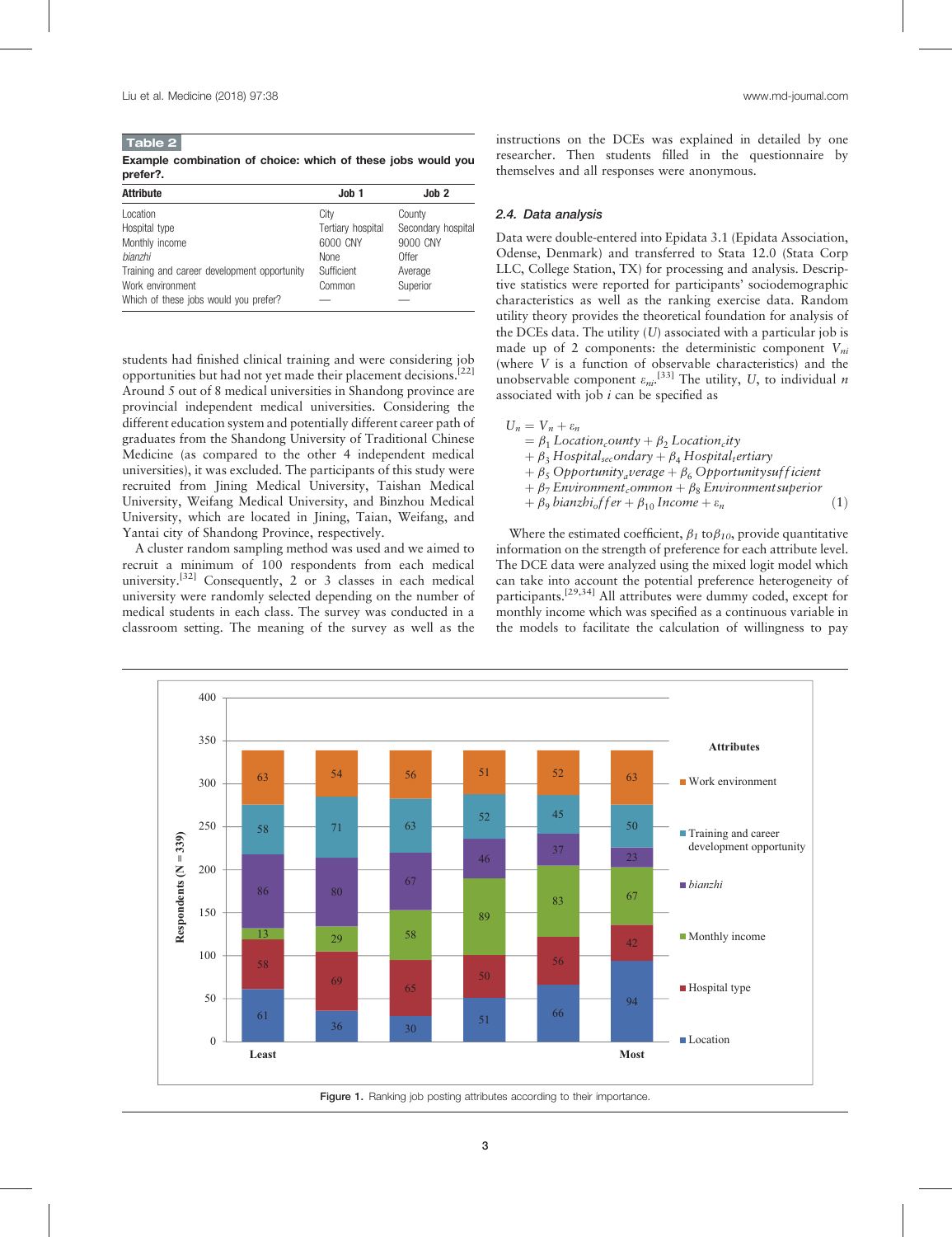#### Table 3 Demographic characteristics of final year medical students.

|                                       | <b>Full sample:</b><br>$n = 489$ |        |                | Analysis sample: $n = 339$<br>(who passed the consistency test) | Excluded sample: $n = 150$<br>(who failed the consistency test) |            |                             |
|---------------------------------------|----------------------------------|--------|----------------|-----------------------------------------------------------------|-----------------------------------------------------------------|------------|-----------------------------|
| <b>Characteristics of Respondents</b> | n                                | %      | n              | %                                                               | n                                                               | %          | $\chi$ 2 ( <i>P</i> -value) |
| Age, years Mean $\pm$ SD              | 23.4                             | ± 1.00 | 23.4           | ± 1.04                                                          | 23.5                                                            | $\pm$ 0.91 |                             |
| Gender                                |                                  |        |                |                                                                 |                                                                 |            | 1.726 (.189)                |
| Male                                  | 197                              | 40.3%  | 130            | 38.3%                                                           | 67                                                              | 44.7%      |                             |
| Female                                | 292                              | 59.7%  | 209            | 61.7%                                                           | 83                                                              | 55.3%      |                             |
| Birthplace                            |                                  |        |                |                                                                 |                                                                 |            | 2.179 (.336)                |
| Urban                                 | 108                              | 22.1%  | 69             | 20.4%                                                           | 39                                                              | 26.0%      |                             |
| County                                | 117                              | 23.9%  | 85             | 25.1%                                                           | 32                                                              | 21.3%      |                             |
| Rural                                 | 264                              | 54.0%  | 185            | 54.6%                                                           | 79                                                              | 52.7%      |                             |
| Only child                            |                                  |        |                |                                                                 |                                                                 |            | $0.080$ $(.777)$            |
| Yes                                   | 204                              | 41.7%  | 153            | 45.1%                                                           | 51                                                              | 34.0%      |                             |
| <b>No</b>                             | 285                              | 58.3%  | 186            | 54.9%                                                           | 99                                                              | 66%        |                             |
| Monthly consumption                   |                                  |        |                |                                                                 |                                                                 |            | 1.051 (.789)                |
| $< 800$ CNY                           | 122                              | 24.9%  | 86             | 25.4%                                                           | 36                                                              | 24.0%      |                             |
| 800-1500 CNY                          | 308                              | 63.0%  | 214            | 63.1%                                                           | 94                                                              | 62.7%      |                             |
| 1500-2500 CNY                         | 50                               | 10.2%  | 32             | 9.4%                                                            | 18                                                              | 12.0%      |                             |
| $> 2500$ CNY                          | 9                                | 1.84%  | $\overline{7}$ | 2.1%                                                            | $\overline{c}$                                                  | 1.3%       |                             |
| Family income                         |                                  |        |                |                                                                 |                                                                 |            | 7.167 (.127)                |
| $<$ 30000 CNY                         | 128                              | 26.2%  | 86             | 25.4%                                                           | 42                                                              | 28.0%      |                             |
| 30,000-50,000 CNY                     | 126                              | 25.8%  | 83             | 24.5%                                                           | 43                                                              | 28.7%      |                             |
| 50.000-70.000 CNY                     | 81                               | 16.6%  | 51             | 15.0%                                                           | 30                                                              | 20.0%      |                             |
| 70,000-90,000 CNY                     | 56                               | 11.5%  | 44             | 13.0%                                                           | 12                                                              | 8.0%       |                             |
| $> 90,000$ CNY                        | 98                               | 20.0%  | 75             | 22.1%                                                           | 23                                                              | 15.3%      |                             |
| Career planning                       |                                  |        |                |                                                                 |                                                                 |            | 2.196 (.334)                |
| Do the medical job                    | 163                              | 33.3%  | 108            | 31.9%                                                           | 55                                                              | 36.7%      |                             |
| Further study                         | 309                              | 63.2%  | 217            | 64.0%                                                           | 92                                                              | 61.3%      |                             |
| Others                                | 17                               | 3.52%  | 14             | 4.1%                                                            | 3                                                               | 2.0%       |                             |

According to the Organisation for Economic Co-operation and Development (OECD) data [\(https://data.oecd.org/conversion/exchange-rates.htm](https://data.oecd.org/conversion/exchange-rates.htm)), the average annual exchange rate between US\$ and CNY in 2017 was: US\$1=CNY 6.759.

(WTP), that is, the relative monetary value that medical students place on various aspect of the job options.[35] Through calculating the ratios of the coefficients between each attribute level and the salary attribute, the marginal rate of substitution or WTP was calculated.<sup>[25]</sup> Finally, we also conducted a simulation study to understand to what extent the probability of choosing a given post changes as the levels of the attributes are changed.<sup>[33]</sup>

# 3. Results

Among a total of 558 final-year medical students who were invited to participate the study, 519 (93.0%) consented and finished the survey. The number of participates from 4 medical universities were 123 (Jining), 148 (Taishan), 131 (Weifang), and 117 (Binzhou), respectively. Among them, 30 participants (Jining: 4, Taishan: 15, Weifang: 6, and Binzhou: 5) who did not complete the majority of DCE tasks were excluded from the

Table 4

|  |  |  |  |  |  | Main effects model results and WTP ( $n = 339$ ). |
|--|--|--|--|--|--|---------------------------------------------------|
|--|--|--|--|--|--|---------------------------------------------------|

| $m$ $m - v$                   |               |             |              |         |           |          |          |  |
|-------------------------------|---------------|-------------|--------------|---------|-----------|----------|----------|--|
| <b>Attribute levels</b>       | $\beta$ (SE)  | P-value     | SD (SE)      | P-value | WTP (CNY) | 95% CI   |          |  |
| County                        | 1.218 (0.110) | $-.001$     | 0.138(0.248) | .579    | 2834.118  | 2334.215 | 3391.181 |  |
| City                          | 1.728 (0.132) | $-.001$     | 1.185(0.111) | $-.001$ | 4020.578  | 3424.539 | 4682.717 |  |
| Secondary hospital            | 0.242(0.072)  | .001        | 0.304(0.151) | .044    | 563.553   | 233.750  | 906.727  |  |
| Tertiary hospital             | 0.560(0.101)  | $-.001$     | 0.924(0.138) | $-.001$ | 1302.849  | 866.610  | 1762.467 |  |
| Offer bianzhi                 | 0.188(0.065)  | .004        | 0.558(0.089) | $-.001$ | 437.457   | 143.322  | 735.261  |  |
| Average career opportunity    | 0.365(0.074)  | $-.001$     | 0.083(0.168) | .622    | 849.710   | 516.431  | 1209.064 |  |
| Sufficient career opportunity | 0.720(0.091)  | $-.001$     | 0.637(0.131) | $-.001$ | 1675.523  | 1263.877 | 2122.607 |  |
| Common work environment       | 0.870(0.097)  | $-.001$     | 0.017(0.152) | .912    | 2025.609  | 1591.525 | 2482.313 |  |
| Superior work environment     | 1.514 (0.112) | $-.001$     | 0.826(0.120) | $-.001$ | 3524.339  | 3027.023 | 4079.945 |  |
| Monthly income                | 0.0004(0.000) | $-.001$     | 0.000(0.000) | < 0.001 |           |          |          |  |
| Log likelihood                |               | $-1916.411$ |              |         |           |          |          |  |
| Respondents, n                |               | 339         |              |         |           |          |          |  |
| Observations. n               |               |             | 8136         |         |           |          |          |  |

β: The coefficients (β) represents the mean relative utility of each attribute conditional on other attributes in a choice set where larger values indicate greater utility and more preferred attributes. SD: Standard deviation estimates reflect preference heterogeneity in the medical students, a possible indication of unmeasured factors influencing the strength and direction of preference; 95% CI=95% confidence interval, SE=standard error.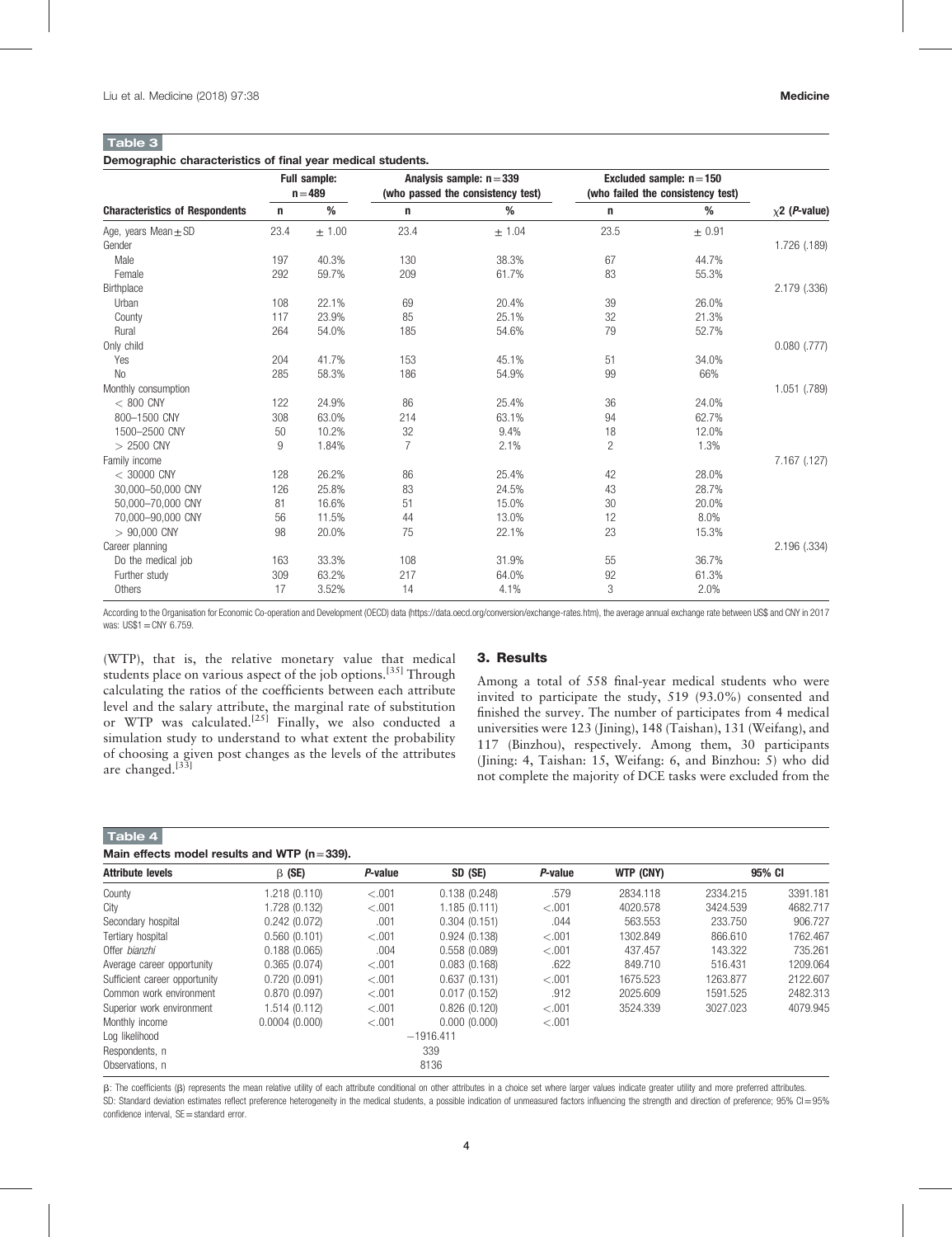analysis. For internal consistency, a choice test based on duplicated choice tasks among the remaining 489 participants resulted in 150 participants failing the test. The detailed results reported below were based on 339 participants who passed the internal consistency tests. Meanwhile, a sensitivity analysis including all 489 participants was conducted and the results are comparable to the results reported below (see Table, Supplemental Content,<http://links.lww.com/MD/C486>, which demonstrates the main effects model results of the full sample group).

## 3.1. Participants' characteristics

Subgroups effects model results.

Table 5

The sociodemographic characteristics are shown in Table 3. There were no significant differences between those who passed or failed the internal consistency tests. The analysis sample  $(n=339)$  had a mean age of 23.4 years (SD = 1.0). Most (62%) of them were female and 55%of them came from rural areas and were not the single-child within their families. Around 32% of final-year participants prefer the job market and 64% prefer to further their study after graduation.

# 3.2. Main effects model results

The main effects regression results are reported in Table 4. The signs on all the attributes were as expected and were all statistically significant. The most important attribute for medical students was working in the city ( $\beta$ =1.728,  $P < .001$ ), followed by superior working environment ( $\beta$ =1.514, P < .001). Although

|                               |               | Do the medical job |                    | <b>Further study</b> |                |               |               |         |  |
|-------------------------------|---------------|--------------------|--------------------|----------------------|----------------|---------------|---------------|---------|--|
| <b>Attribute levels</b>       | $\beta$ (SE)  | P-value            | SD (SE)            | P-value              | $\beta$ (SE)   | P-value       | SD (SE)       | P-value |  |
| County                        | 1.264 (0.204) | < 0.001            | 0.570(0.250)       | .023                 | 1.241(0.141)   | < .001        | 0.028(0.215)  | .897    |  |
| City                          | 1.620 (0.220) | < 0.001            | 0.949(0.175)       | < .001               | 1.849 (0.178)  | < .001        | 1.228 (0.139) | < 0.001 |  |
| Secondary hospital            | 0.323(0.130)  | .013               | 0.308(0.264)       | .243                 | 0.251(0.090)   | .005          | 0.147(0.269)  | .584    |  |
| Tertiary hospital             | 0.576(0.185)  | .002               | 0.985(0.231)       | < .001               | 0.516(0.122)   | < .001        | 0.859(0.167)  | < .001  |  |
| Offer bianzhi                 | 0.306(0.121)  | .012               | 0.698(0.182)       | < .001               | 0.067(0.078)   | .390          | 0.465(0.122)  | < .001  |  |
| Average career opportunity    | 0.389(0.130)  | .003               | 0.066(0.219)       | .764                 | 0.388(0.095)   | < .001        | 0.196(0.210)  | .349    |  |
| Sufficient career opportunity | 0.585(0.165)  | < .001             | 0.840(0.226)       | < .001               | 0.842(0.113)   | < .001        | 0.517(0.187)  | .006    |  |
| Common work environment       | 0.868(0.175)  | < .001             | 0.093(0.269)       | .729                 | 0.846(0.121)   | < .001        | 0.020(0.212)  | .925    |  |
| Superior work environment     | 1.368 (0.191) | < .001             | 0.827(0.212)       | < .001               | 1.622 (0.144)  | < .001        | 0.808(0.156)  | < .001  |  |
| Monthly income                | 0.0004(0.000) | < .001             | 0.000(0.000)       | < .001               | 0.0005(0.000)  | < .001        | 0.000(0.000)  | < .001  |  |
| Log likelihood                |               |                    | $-640.739$         |                      |                |               | $-1183.519$   |         |  |
| Respondents, n                |               |                    | 108                |                      |                |               | 217           |         |  |
| Observations, n               |               |                    | 2592               |                      | 5208           |               |               |         |  |
|                               |               | <b>Male</b>        |                    |                      |                | <b>Female</b> |               |         |  |
| <b>Attribute levels</b>       | $\beta$ (SE)  | P-value            | SD <sub>(SE)</sub> | P-value              | $\beta$ (SE)   | P-value       | SD (SE)       | P-value |  |
| County                        | 0.950(0.167)  | < .001             | 0.306(0.374)       | .414                 | 1.344 (0.142)  | < .001        | 0.061(0.209)  | .772    |  |
| City                          | 1.343 (0.191) | < .001             | 0.886(0.160)       | < .001               | 1.957 (0.181)  | < .001        | 1.276 (0.144) | < .001  |  |
| Secondary hospital            | 0.092(0.110)  | .402               | 0.007(0.340)       | .985                 | 0.335(0.093)   | < .001        | 0.250(0.250)  | .318    |  |
| Tertiary hospital             | 0.402(0.144)  | .005               | 0.645(0.224)       | .004                 | 0.635(0.134)   | < .001        | 0.962(0.169)  | < .001  |  |
| Offer bianzhi                 | 0.130(0.097)  | .180               | 0.470(0.155)       | .003                 | 0.213(0.085)   | .012          | 0.621(0.118)  | < 0.001 |  |
| Average career opportunity    | 0.290(0.119)  | .015               | 0.138(0.237)       | .561                 | 0.404(0.094)   | < .001        | 0.060(0.209)  | .773    |  |
| Sufficient career opportunity | 0.662(0.143)  | < 0.001            | 0.732(0.204)       | < .001               | 0.737(0.114)   | < .001        | 0.534(0.209)  | .011    |  |
| Common work environment       | 0.808(0.146)  | < 0.001            | 0.012(0.234)       | .958                 | 0.876(0.125)   | < .001        | 0.055(0.236)  | .815    |  |
| Superior work environment     | 1.399 (0.173) | < 0.001            | 0.857(0.192)       | < 0.001              | 1.558 (0.143)  | < .001        | 0.787(0.159)  | < 0.001 |  |
| Monthly income                | 0.0005(0.000) | < 0.001            | 0.000(0.000)       | < .001               | 0.0004(0.000)  | < .001        | 0.000(0.000)  | < 0.001 |  |
| Log likelihood                |               |                    | $-737.990$         |                      |                |               | $-1167.353$   |         |  |
| Respondents, n                |               |                    | 130                |                      | 209            |               |               |         |  |
| Observations, n               |               |                    | 3120               |                      | 5016           |               |               |         |  |
|                               |               | <b>Urban</b>       |                    |                      | <b>Village</b> |               |               |         |  |
| <b>Attribute levels</b>       | $\beta$ (SE)  | P-value            | SD (SE)            | P-value              | $\beta$ (SE)   | P-value       | SD (SE)       | P-value |  |
| County                        | 1.355 (0.169) | < .001             | 0.008(0.217)       | .971                 | 1.141 (0.158)  | < .001        | 0.405(0.253)  | .110    |  |
| City                          | 2.281 (0.223) | < .001             | 1.189 (0.163)      | < .001               | 1.311 (0.169)  | < .001        | 1.102 (0.154) | < .001  |  |
| Secondary hospital            | 0.071(0.106)  | .502               | 0.228(0.417)       | .585                 | 0.416(0.105)   | < .001        | 0.375(0.197)  | .057    |  |
| Tertiary hospital             | 0.516(0.156)  | .001               | 1.095 (0.205)      | < .001               | 0.601(0.138)   | < .001        | 0.815(0.194)  | < 0.001 |  |
| Offer bianzhi                 | 0.241(0.097)  | .013               | 0.597(0.148)       | < .001               | 0.158(0.901)   | .080          | 0.576(0.130)  | < 0.001 |  |
| Average career opportunity    | 0.365(0.114)  | .001               | 0.121(0.195)       | .535                 | 0.413(0.107)   | < .001        | 0.258(0.244)  | .290    |  |
| Sufficient career opportunity | 0.747(0.145)  | < 0.001            | 0.846(0.175)       | < .001               | 0.747(0.125)   | < .001        | 0.630(0.198)  | .001    |  |
| Common work environment       | 0.838(0.149)  | < 0.001            | 0.085(0.316)       | .788                 | 0.967(0.137)   | < .001        | 0.028(0.202)  | .889    |  |
| Superior work environment     | 1.355 (0.164) | $-.001$            | 0.910(0.174)       | < .001               | 1.738 (0.168)  | < .001        | 0.758(0.171)  | < .001  |  |
| Monthly income                | 0.0004(0.000) | < .001             | 0.000(0.000)       | < .001               | 0.0005(0.000)  | < .001        | 0.000(0.000)  | < .001  |  |
| Log likelihood                |               |                    | $-869.749$         |                      |                |               | $-1026.986$   |         |  |
| Respondents, n                |               |                    | 154                |                      | 185            |               |               |         |  |
| Observations, n               |               |                    | 3696               |                      |                |               | 4440          |         |  |

 $SD =$ standard deviation,  $SE =$ standard error.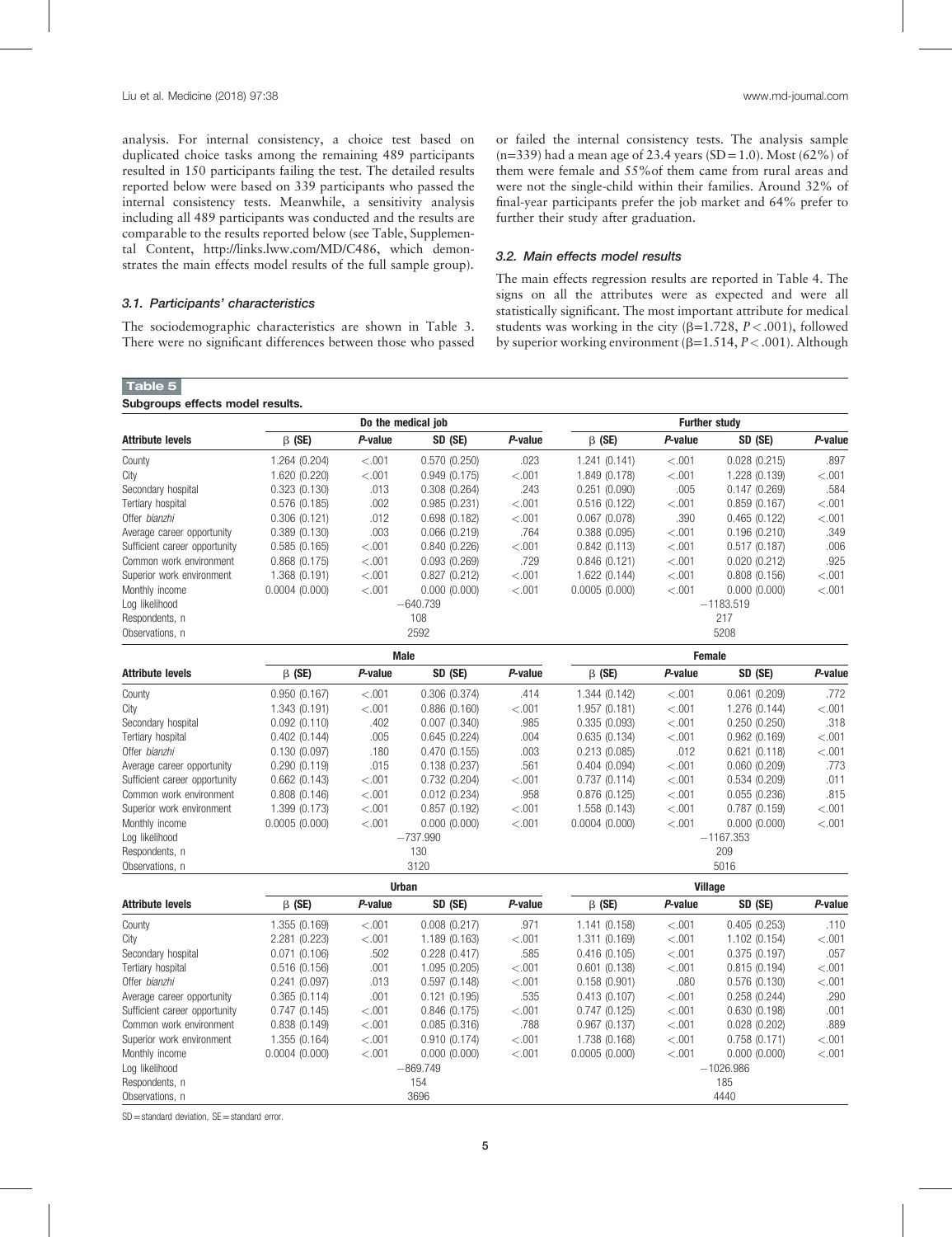$3055.041)$ 3448.161)

Village

336.720, 709.287) 862. 184 (443.447, 1307.901)

862. 184 (443.447, 1307.901) 1244. 372 (719.853, 1806.403)<br>326.680 (-41.009, 700.840) 856. 358 (439.534, 1309.806)

2715.565 (2068.010, 2362.060 (1741.366,

 $(2546.457, 4342.239)$ 5633.953 (4609.769, 6904.772) 175.649 (-336.720, 709.287) 594.632 (121.557, 1077.010.) 1275.214 (547.785, 2050.582,) 901.577 (356.314, 1491.118.)

3347.142

(2664.904, 4179.373) 5891.423)

3355.251

Female

Urban

41.009, 700.840)

2002. 449 (1467.921. 2578.372)

2069.233 (1372.531, 2832.525) 1846.273 (1156.699, 2625.727)

1546. 492 (1051.785, 2097.001)

.552 (3006.953, 4303.026)

3600

3347.548 (2580.051, 4262.622)

Table 6

iable 6

WTP (CNY) for subgroups; 95% CI.

NTP (CNY) for subgroups; 95% CI.

Attribute levels Do the medical job Further study Male Female Urban Village

Male

County 3163.125 (2170.565, 4437.4931.423.669, 2761.281.2846.283, 3444.58 (1336.825, 2846.283) 3355.253) 3355.041 2041, 2041.283) 2362.239, 2362.239, 2362.050 2364.142.289, 3055.041.366, 3055.041) City 4052.302 (3003.764, 5381.611) 4115.745 (3398.630, 4927.672) 2889.889 (2113.265, 3791.916) 4886.349 (4032.643, 5891.423) 5633.953 (4609.769, 6904.772) 2715.565 (2068.010, 3448.161)

2044.158 (1336.825, 2889.889 (2113.265,

2761.039 (2173.199, 3423.569) 4115.745 (3398.630, 4927.672)

Further study

2846.283)

3791.916)

263.861, 682.980) 837.206 (385.858, 1319.158) 175.649 (-

837.206 1584.936

4886.349 (4032.643,

 $(385.858, 1319.158)$ (963.140, 2245.234) 532.862 (118.817, 948.425) 1007.651 (554.109, 1502.607

134.111, 699.271) 532.862 (118.817, 948.425) 594.632 (121.557, 1077.010,) 326.680 (-

Tertiary hospital 1440.072 (571.0449) 1147.706 (642.358, 1676.323) 865.824 (278.325, 1495.062) 1262, 1375.214 (347.785, 2050.582) 1244.372 (719.853, 1806.403)

198.044 (-263.861, 682.980) 865.824 (278.335, 1495.062) 623.485 (133.712, 1167.019)

280.302 (-134.111, 699.271)

972.387 (346.517, 1697.164) 963.592 (459.466, 1302.466, 133.712, 1167.109, 1007.651 (554.109, 1502.607) 901.577 (356.314, 149.118, 147.14, 149.534, 1309.806, 1304.1309.584, 1309.584, 1309.584, 1309.594, 1309.594, 1309.594

1464.806 (656.679, 2405.172) 1875.105 (1392.232, 2415.589) 1423.206 (821.854, 2109.642) 1839.484 (1290.059, 2453.494) 1846.673 (1051.785, 2097.001) 1846.492 (1051.785, 2097.001)

1423.206 (821.854, 2109.642,)

2170.888 (1329.930, 3144.188) 1881.855 (1366.673, 2423.931) 1737.714 (1130.822, 2414.120) 2187.177 (1596.489, 2822.446) 2069.233 (1372.531, 2832.525) 2002. 449 (1467.921, 2578.372)

1737.714 (1130.822, 2414.120)

1881.855 (1366.673, 2423.931)

3609.794 (3031.619, 4279.139)

1875.105 (1392.232, 2415.589)

2187.177 (1596.489, 2822.446) 1839.484 (1290.059, 2453.494)

3423.219 (2531.203, 4529.442) 3609.794 (3031.619, 4279.139) 3008.610, 3845.465, 4865. 3890.680 (3242.484, 458, 426, 4262.622) 3600.552 (3006.953, 4303.026) 4362.622.638.4422.547.648 (2580.6352) 3600 .552 (3006.953, 4303.02

3008.911 (2302.616, 3845.465)

3890.680 (3242.483, 4654.171)

195.004, 491.592) 280.302 (-

1147.706 (642.358, 1676.323)<br>148.596 (-195.004, 491.592) 863.592 (459.466, 1301.813)

Secondary hospital 807.626 (180.834, 1502.121) 557.587 (168.256, 967.673) 198.044 (-

Secondary hospital

Tertiary hospital Average career

Offer bianzhi

3163.125 (2170.565, 4437.493)<br>4052.302 (3003.764, 5381.611) 807.626 (180.834, 1502.121) 440.072 (571.043, 2413.449) 764.613 (171.248, 1390.302)

Do the medical job

**Attribute levels** 

County City

557.587 (168.256, 967.673)

Offer bianzhi 764.613 (171.248, 1390.302) 148.596 (-

972.387 (346.517, 1697.164)

Average career opportunity<br>Sufficient career

Sufficient career opportunity

464.806 (656.679, 2405.172)

Common work environment

environment Common work

2170.888 (1329.930, 3144.188)

Superior work

Superior work

3423.219 (2531.203, 4529.442)

According to the Organisation for Economic Co-operation and Development (DECD) data (https://data.oecd.org/conversion/exchange-rates.htm), the average annual exchange rate between US\$ and CNY in 2017 was: US\$1 = CNY 6.759; According to the Organisation for Economic Co-operation and Development (DECD) data [\(https://data.oecd.org/conversion/exchange-rates.htm\)](https://data.oecd.org/conversion/exchange-rates.htm), the average annual exchange rate between US\$ and CNY in SS19: 95% (DI=95% confidenc environment environment

bianzhi had a positive effect for the respondents ( $\beta$ =0.188, p =.004), it did not appear to be as important as the other attributes. In addition, the results of rank ordering (Fig. 1) indicate that work location, monthly income and work environment were regarded as the most important job attributes. This is consistent with the results of the main effects mixed logit mode and supports the internal predictive validity of the model.

The results of the WTP calculation are also shown in Table 4 and are used for relative comparisons. The WTP for work location and work environment gives us a clear indication about the importance of these 2 attributes. On average, the medical students were willing to pay 4,020 CNY and 3,524 CNY per month to work in the city and getting a superior work environment, as compared to the work in a township hospital in rural areas and work in a poor environment, respectively. In terms of offering bianzhi or not, medical students were willing to pay only 437 CNY to get it. The results of selective subgroup analyses are presented in Tables 5 and 6. As can be seen, females and those who have an urban background were signi ficantly willing to pay more for working in the city. If respondents mainly opt to further studying instead of getting a job, the bianzhi become insigni ficant.

# 3.3. Simulated preferences for job posting under various rural potential policy scenarios

The simulation results are shown in Figure 2. For the single incentives, increasing the monthly income from 3000 to 9000 CNY had the largest effect on preference for rural postings, and improving the work environment from poor to superior increased the probability by 63.9% and improved the rank to second. In comparison, offering *bianzhi* and working in a tertiary hospital increased the respective probability of taking a rural job by only 9.4% and 27.3%. For the multiple incentives, the job posting " $(2) + (7) + (9)$ " was the most attractive one, as it increased the probability by 98.4%.

# 4. Discussion

To the best of our knowledge, this is the first study to investigate job preferences of medical students using DCEs in China. Consistent with previous studies in other countries, the results in China highlighted that both monetary and nonmonetary factors (such as work location and work environment) signi ficantly influence job preference for a health worker.<sup>[36,37]</sup> The mixed logit estimates further suggest the existence of preference heterogeneity in all 6 attributes.

Among nonmonetary factors, work location is one of the most important factors, especially for female students. Living conditions in most of the rural areas are still poor compared with urban areas in terms of infrastructure (e.g., telecommunications and transportation) and education opportunity for the children, this could be one of the main barriers for health manpower distribution to rural areas.[38] Studies from other countries have reported that the more centrally located the job, the more it will be preferred by health workers.[39,40] The relationship between geographical origin of students and their future choice of work, that is, whether medical students from rural areas will more likely to return to rural areas to practice, has been reviewed and discussed in Lehmann et al.<sup>[38]</sup> Our study reveals that compared to students from rural areas, those from urban areas shown a much stronger preference to work in city rather than in county, or rural areas. Therefore, attracting and retaining students with a rural background for rural areas would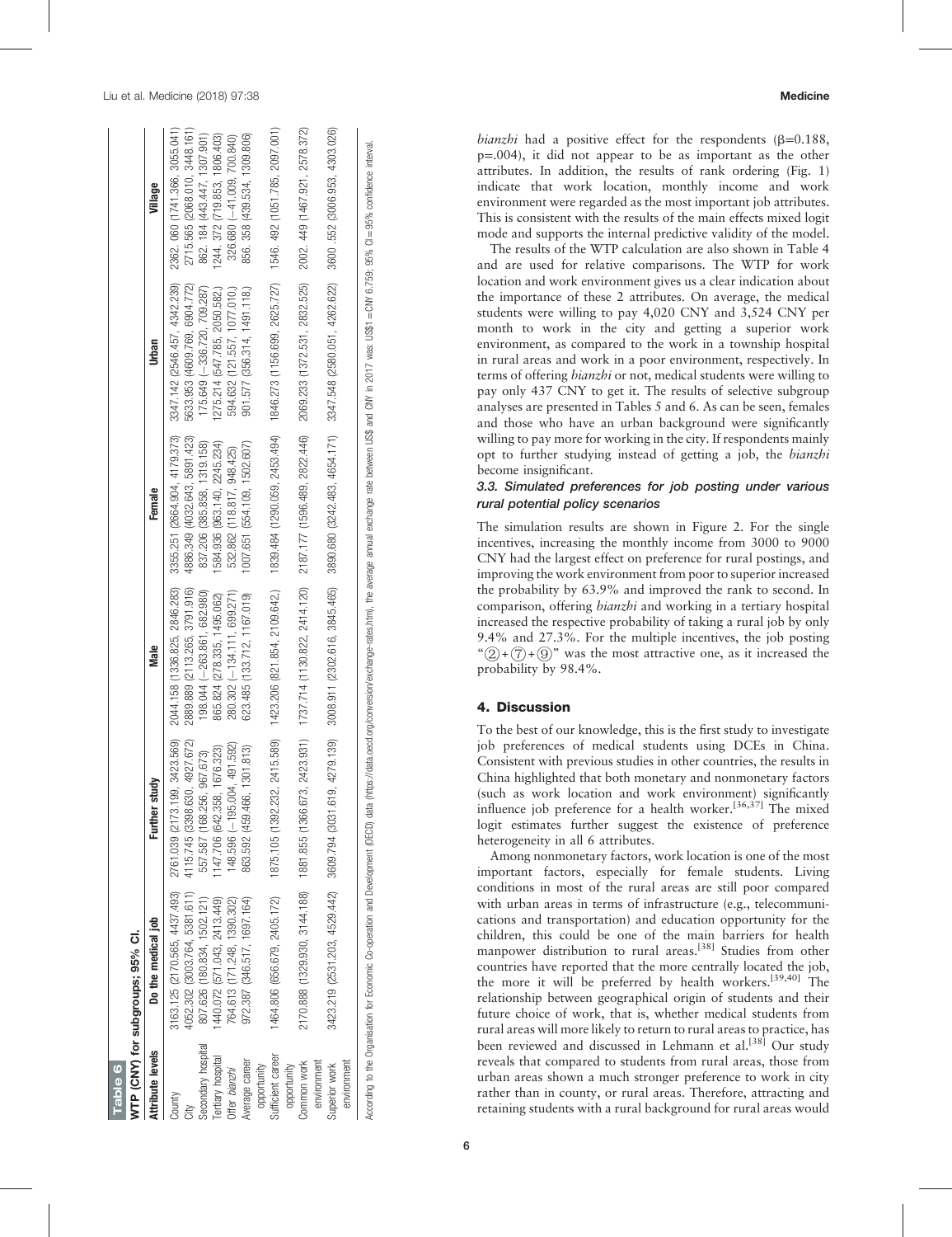

Figure 2. Simulated preferences for rural job posting under various potential policy scenarios. Baseline job posting: Monthly income\_ 3000 CNY, Work location\_ rural, Hospital type\_ primary, bianzhi\_none, Training and career development opportunity\_ insufficient, Work environment\_ poor. This seems a worst-case scenario, but the reality is that it is rather close to many rural areas in China.

be a more feasible strategy. Experience from countries as diverse as Australia, Indonesia, and Thailand, has also shown that health workers with a rural background are more likely to practice in rural areas after completing their studies.<sup>[41]</sup>

Work environment is another important nonmonetary factor. It refers to management support, the relationship between superior and subordinate, high-risk work environments, and availability of equipment; it has been identified by other studies as a key factor in deciding whether to leave or stay in remote areas.[42,43] Medical students in our study confirm this finding. They were willing to pay about 3524 CNY per month in order to have a superior work environment, which ranking second among the 5 nonmonetary attributes.

The career and further training opportunity and hospital levels are found to have slightly smaller effect than the work location and work environment attributes. It seems contrary to other studies conducted in Kenya<sup>[27]</sup> or Mozambique,<sup>[44]</sup> in which opportunities for career development and further education were found to be much stronger predictors of choice. It could be that the respondents in our study were still final year medical students just finishing their clinical placement and further training opportunities may not be regarded as important at the very beginning of their career. On the other hand, the in-depth interview with twelve medical students conducted before the DCE provides us with some insights on the importance of hospital level. During the interviews, 9 medical students indicated they were worried about whether they can adapt to more intense competition and the difficult clinical cases of tertiary hospital work. Another study on nurses also indicated the similar point.[25]

An unexpected finding from our study is the relatively lower utility of *bianzhi* in job preferences. It was contrary to another

study which was strongly suggestive of a preference for providing bianzhi in China.<sup>[26]</sup> There could be 2 explanations. Firstly, all participants in our study were born after 1990. For this younger generation a job with bianzhi may be more stable but may not be as important as it may be for older generations. Secondly, the recent health reform has witness an important role of the private health sector in the Chinese health system. Medical students have more opportunity to work in private hospitals which normally provide better salaries and working environments. Consequently, the *bianzhi* in public hospitals may not be as important as it used to be. The DCE results were consistent with the ranking exercise findings presented in Figure 1, in that only 23 (6.7%) respondents ranked *bianzhi* as the most important attribute in job choice.

Policy simulations show to what extent a change on a particular attribute level and/or a combination of attributes can impact on the job choice. With regard to monthly income, increasing it from 3000 CNY to 9000 CNY had the highest impact on a rural job choice. In comparison, medical students do not value opportunities for training and career development so highly. According to Maslow's Hierarchy of Needs and the study achieved by McAuliffe, [28] once remuneration rates reach a level that allows health workers to meet their basic needs, other considerations may become more important than pay. Therefore, unsatisfied remuneration among medical workers in China [45,46] could be the underlying reason that caused the above phenomenon. One study on primary care providers' job satisfaction in China also found that income and benefits were the least satisfied items.<sup>[45]</sup> Thus, when making a policy for attracting medical students to rural areas, it is necessary for policy makers to consider their basic needs as a priority.

Although the simulation indicates that increasing monthly income from 3000 to 9000 CNY had the largest effect on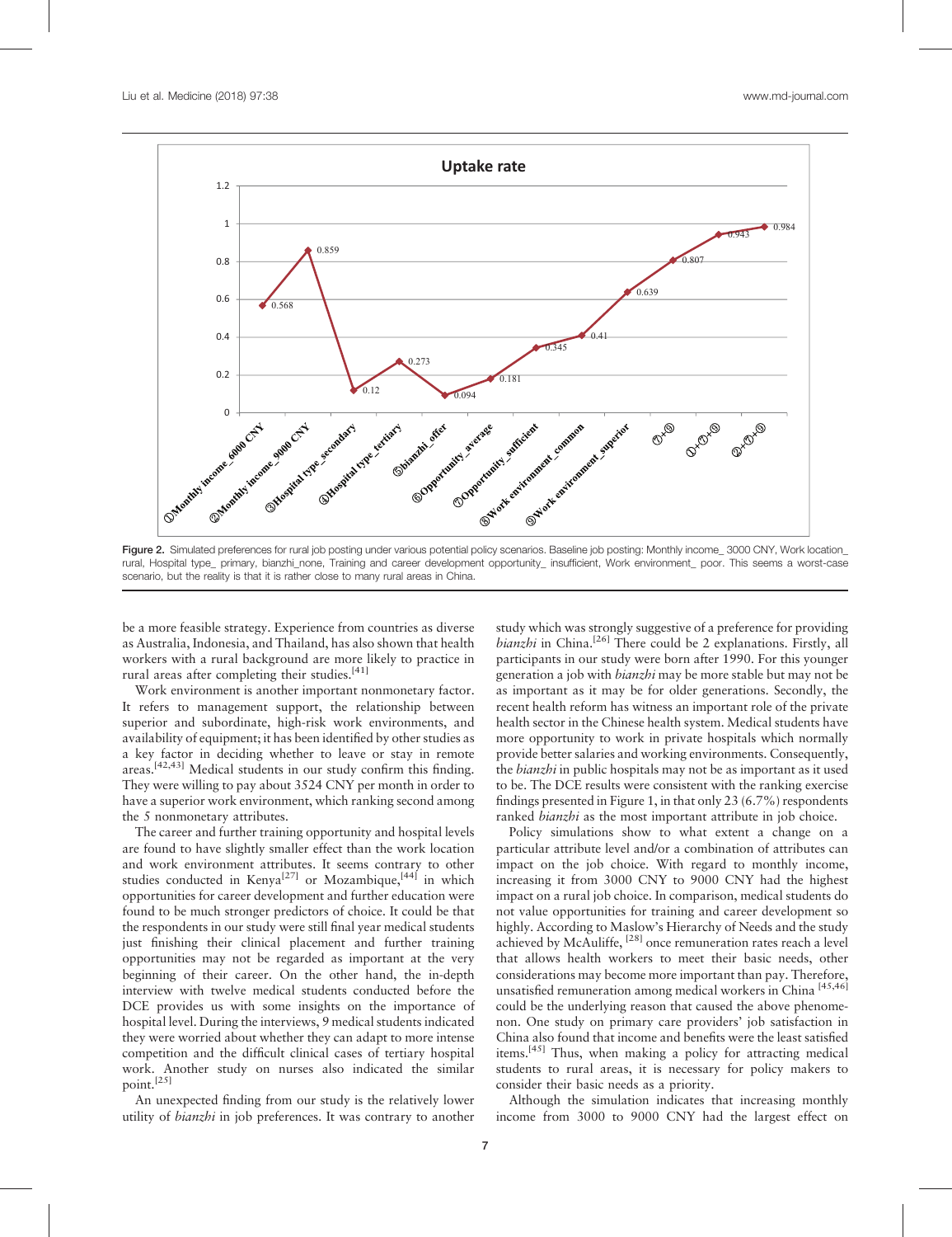preference for rural postings, it is often not possible in the real world, for example it may require significant financial investments upfront, such that policy makers may be deterred from implementing this intervention.[4] Alternatively, a combination of nonmonetary incentives (such as better work environment, sufficient training and career development opportunities) can achieve similar impact as monetary incentive. This simulation highlighted that in the rural areas, in which the financial resources for health resources are limited; policy intervention could pay more attention to those nonmonetary attributes, in order to attract medical students.

This study has 2 limitations. Firstly, similar to other DCEs in which we have studied only the stated preferences, it would be ideal to also investigate the revealed preferences based on actual behavior.[28] Secondly, only medical universities from Shandong Province were included in this research whereas normally students came from different region of China.

#### 5. Conclusions

In conclusion, for medical students in China, the preferred scenario was to select a better work environment job in a tertiary hospital located in the city, which can offer 9000 CNY monthly, sufficient training and career development opportunities and with *bianzhi*. Both monetary and nonmonetary intervention could be considered by policy makers to attract medical students to work in rural areas. There exists preference heterogeneity on medical students' job preferences, which should also be taken into account in developing more effective policy incentive packages.

## Acknowledgments

The authors thank all the participants for their time and effort. Responsibility for any remaining errors lies solely with the authors.

## Author contributions

Shimeng Liu designed the study, completed the data collection and analyses, and wrote the manuscript. Shunping Li designed the study, collected the data, and edited the manuscript. Tongtong Liu designed the study and collected the data. Renyong Yang collected the data and edited the manuscript. Gang Chen designed the study, analyzed the data, and edited the manuscript. All authors have read and approved the final manuscript.

Conceptualization: Shunping Li.

Data curation: Shimeng Liu, Tongtong Liu, Gang Chen.

Funding acquisition: Shunping Li.

Investigation: Shimeng Liu, Renyong Yang, Tongtong Liu. Methodology: Shimeng Liu.

Project administration: Shunping Li.

Resources: Renyong Yang.

Software: Gang Chen.

Writing – original draft: Shimeng Liu.

Writing – review & editing: Shunping Li, Renyong Yang, Tongtong Liu, Gang Chen.

Shunping Li: 0000-0001-8144-6220.

#### References

[1] Dussault G, Franceschini MC. Not enough there, too many here: understanding geographical imbalances in the distribution of the health workforce. Hum Res Health 2006;4:1–6.

- [2] Grobler L, Marais BJ, Mabunda SA, et al. Interventions for increasing the proportion of health professionals practising in rural and other underserved areas. Cochrane Database Syst Rev 2009;1:CD005.
- [3] World Health OrganizationWorking together for health: the world health report 2006. Popul Dev Rev Dec 2006;32:790–1.
- [4] WHO Guidelines Approved by the Guidelines Review CommitteeIncreasing Access to Health Workers in Remote and Rural Areas Through Improved Retention: Global Policy Recommendations. World Health Organization, Geneva:2010.
- [5] Efendi F, Chen CM, Nursalam N, et al. How to attract health students to remote areas in Indonesia: a discrete choice experiment. Int J Health Plann Manage 2016;31:430–45.
- [6] Culyer AJ, Wagstaff A. Equity and equality in health and health care. J Health Econ 1993;12:431–57.
- [7] Li D, Zhou Z, Si Y, et al. Unequal distribution of health human resource in mainland China: what are the determinants from a comprehensive perspective? Int J Equity Health 2018;17:29.
- [8] Hu WP, Shen TB. Research on the current status and equity of health human resource allocation in Zhejiang province. Chin Hosp Manag 2015;35:42–4. (in Chinese).
- [9] Fu WQ, Liu GX, Wu QH. Analysis on the variation trends of medical personnel allocation in china grass-root medical organization under the background of medical reform. Chin Health Econ 2015;34:35–7. (in Chinese).
- [10] Meng QY, Yang HW, Chen W, et al. People's Republic of China: health system review. Health Syst Trans 2015;5:1–217.
- [11] National Health Commission of People's Republic of China. 2017. Available at: [http://www.nhfpc.gov.cn/guihuaxxs/s10748/201708/](http://www.nhfpc.gov.cn/guihuaxxs/s10748/201708/d82fa7141696407abb4ef764f3edf095.shtml) [d82fa7141696407abb4ef764f3edf095.shtml.](http://www.nhfpc.gov.cn/guihuaxxs/s10748/201708/d82fa7141696407abb4ef764f3edf095.shtml) Accessed July 18, 2018.
- [12] Zhou K, Zhang X, Ding Y, et al. Inequality trends of health workforce in different stages of medical system reform (1985-2011) in China. Hum Res Health 2015;13:94.
- [13] Current major project on health care system reform (2009–2011). Available at: [http://www.gov.cn/zwgk/2009-04/07/content\\_1279256.](http://www.gov.cn/zwgk/2009-04/07/content_1279256.htm) [htm](http://www.gov.cn/zwgk/2009-04/07/content_1279256.htm). Accessed March 9, 2018.
- [14] Liu XY. International experiences and implications of attraction and retention of health workers in rural areas. Chin J Health Policy 2012;5:33–8. (in Chinese).
- [15] China Statistical Yearbook National Bureau of Statistics of the People's Republic of China 2017. Available at: [http://www.stats.gov.cn/tjsj/ndsj/](http://www.stats.gov.cn/tjsj/ndsj/2017/indexch.htm) [2017/indexch.htm.](http://www.stats.gov.cn/tjsj/ndsj/2017/indexch.htm) Accessed March 9, 2018.
- [16] Yang Q, Dong H. Have health human resources become more equal between rural and urban areas after the new reform? Int J Health Policy Manag 2014;3:359–60.
- [17] Jaskiewicz W, Phathammavong O, Vangkonevilay P. Toward Development of a Rural Retention Strategy in Lao People's Democratic Republic: understanding health worker preference. Capacity Plus, Washington, DC:2012.
- [18] Blaauw D, Erasmus E, Pagaiya N, et al. Policy interventions that attract nurses to rural areas: a multicountry discrete choice experiment. Bull World Health Organ 2010;88:350–6.
- [19] Huicho L, Miranda JJ, Diez-Canseco F, et al. Job preferences of nurses and midwives for taking up a rural job in Peru: a discrete choice experiment. PLoS One 2012;7:e50315.
- [20] Rockers PC, Jaskiewicz W, Kruk ME, et al. Differences in preferences for rural job postings between nursing students and practicing nurses: evidence from a discrete choice experiment in Lao People's Democratic Republic. Hum Res Health 2013;11:22.
- [21] Cai SY. Analysis on distribution of higher medical education resources in China. Medicine and Philosophy 2015;36(12A):68–71. (in Chinese).
- [22] Lancsar E, Louviere J. Conducting discrete choice experiments to inform healthcare decision making: a user's guide. Pharmacoeconomics 2008;26:661–77.
- [23] de Bekker-Grob EW, Ryan M, Gerard K. Discrete choice experiments in health economics: a review of the literature. Health economics 2012;21:145–72.
- [24] Kraut AI, Wolfson AD, Rothenberg A. Some effects of position on opinion survey items. J Appl Psychol 1975;60:774–6.
- [25] Park BH, Ko Y. Hospital preferences of nursing students in Korea: a discrete choice experiment approach. Hum Res Health 2016;14:58.
- [26] Yan D, Zhang H, Chang J, et al. Job preferences of doctors at township health center: a discrete choice experiment in three provinces of China. Chin J Health Policy 2014;7:44–8. (in Chinese).
- [27] Takemura T, Kielmann K, Blaauw D. Job preferences among clinical officers in public sector facilities in rural Kenya: a discrete choice experiment. Hum Res Health 2016;14:1.